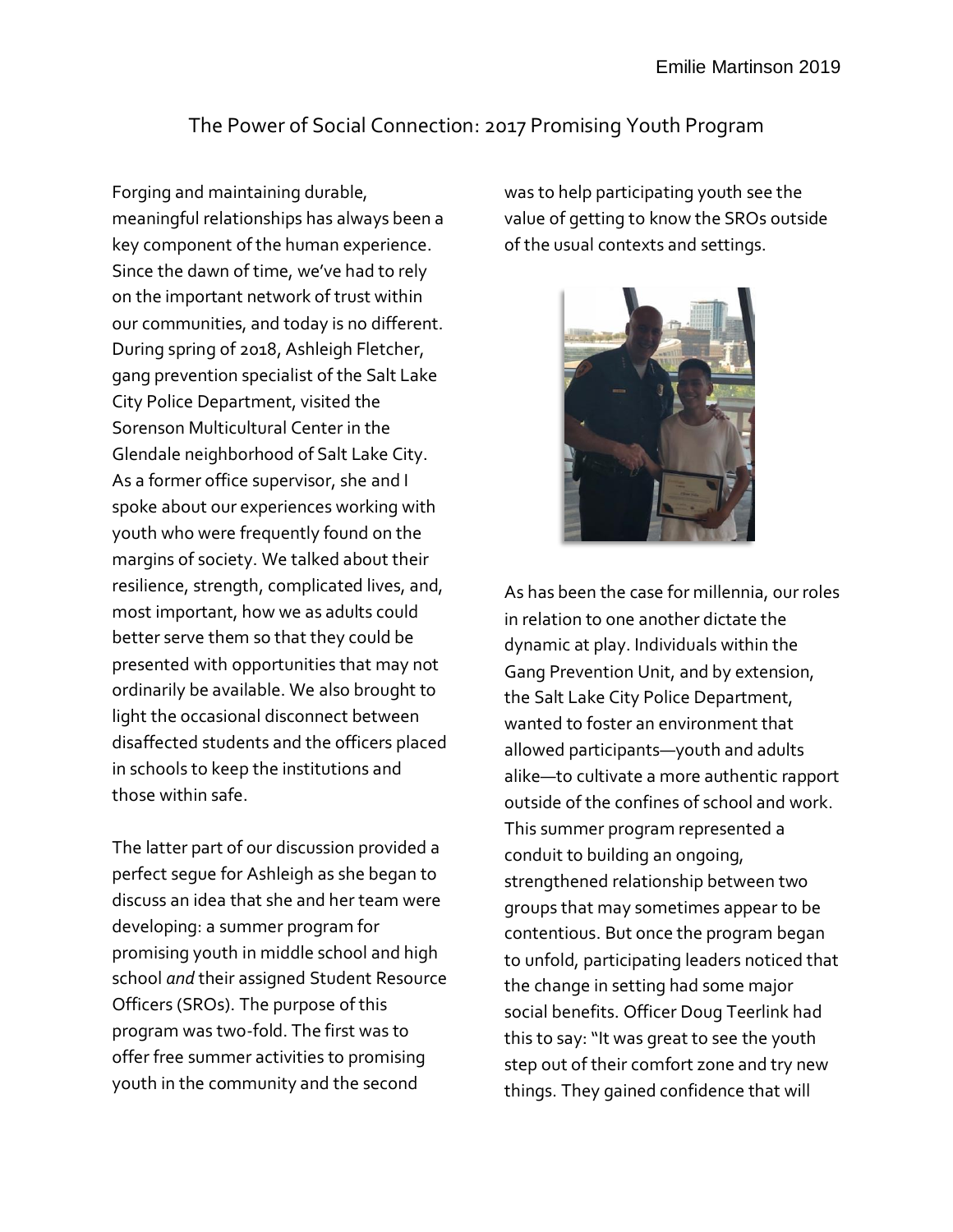help them throughout their lives. I also noticed that by interacting with the police they realized that we care about them and we are not the enemy." Many of the program surveys from some of the disaffected youth validated his sentiment by mentioning a shift in their perception when it came to their personal youth-police officer relationship, particularly, though, with the officers who participated in this program. But this enhancement within the promising youth-officer social connection was merely one part of the result.

Program leaders had a host of intended outcomes and the most prominent one was to give these children and teens an opportunity to participate in activities during the summer in lieu of remaining at home or biding their time on the streets and, potentially, by some of the youths' own admission, getting into trouble. This summer program provided a means to navigate differently through power structures and aided in shifting perceived alliances. One youth wrote, "I learned that there [sic] people like me so they deserve my respect like a person." While this individual's view didn't necessarily reflect every other participant's sentiments, it did echo a general shift in the collective perspective: these officers *chose* to be here and take part in these activities with the youth. This holds true to what the late social neuroscientist John T. Cacioppo wrote: "the boundaries we have always assumed to exist between ourselves and others are not nearly as fixed as we once

imagined." I believe that this program merely scratched the surface of this profound statement. The program lasted for several weeks and included officers assigned to specific middle and high schools in Salt Lake City. The activities were made possible by staff at the Sorenson Multicultural Center and the National Ability Center (NAC)—the latter also offered a generous scholarship in addition to running the program's outdoor activities. The program had 15 registered participants and had an average of 11 regularly-attending participants. (Though the numbers may seem low, they exceeded expectations for a program that had just launched.) Activities included archery, swimming, hiking, rock climbing, and, a collective favorite, boxing.



The program activities were free of charge to all participating youth, travel to and from sites was made possible through the Salt Lake City Police Department, equipment for various activities was covered through the Sorenson Multicultural Center, and connecting the youth to the outdoors occurred, again, thanks to the National Ability Center.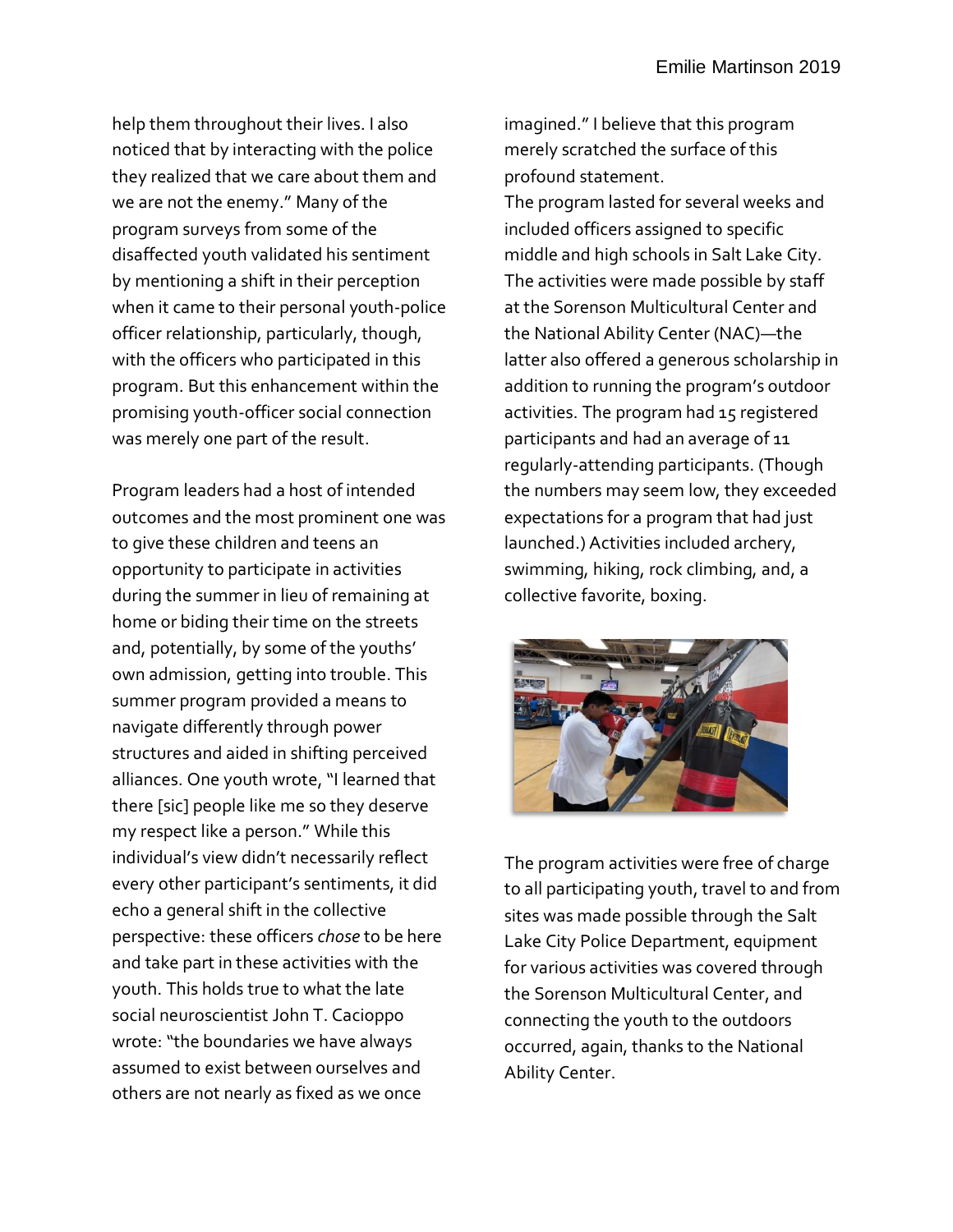Human capital, existing partnerships, and a developing awareness of the value of social connection led to an overall successful program—and one that ought to perhaps be replicated in other high risk areas.

Since 2002, Lisa Aiono has been working with youth who have been involved in the court system, and for over 16 years in this line of work she has become intimately familiar with the deeper parts of the juvenile justice framework—many aspects of which the wider public may not be aware. While discussing this summer program, she had this to share: "I'd love to see more of this type of program in higherrisk areas [throughout the valley]." Our conversation encapsulated a shared view that finding meaningful connection among seemingly disparate groups—in this case, police officers and disaffected youth, has deeper and invaluable implications for the potential growth and development of these promising youth. But this connection also provided a way for officers to see this demographic in a different light.



Officer Moronae Lealaogata shared, "One of my favorite moments during the Promising Youth Program was doing community service on Wednesday at the Hildegard's Food Pantry. The youth we had were exposed to the idea of community service for the first time at a food pantry. At first, a few of the youth had some unhappy faces going into it. After two hours of services, the whole group loved what they had learned and enjoyed it so much they looked forward to food pantry services throughout the summer." Much like Officer Teerlink's previous comment, this too was confirmed through program surveys. One youth shared this: "the [food bank] is a wonderful resource for people who are struggling."